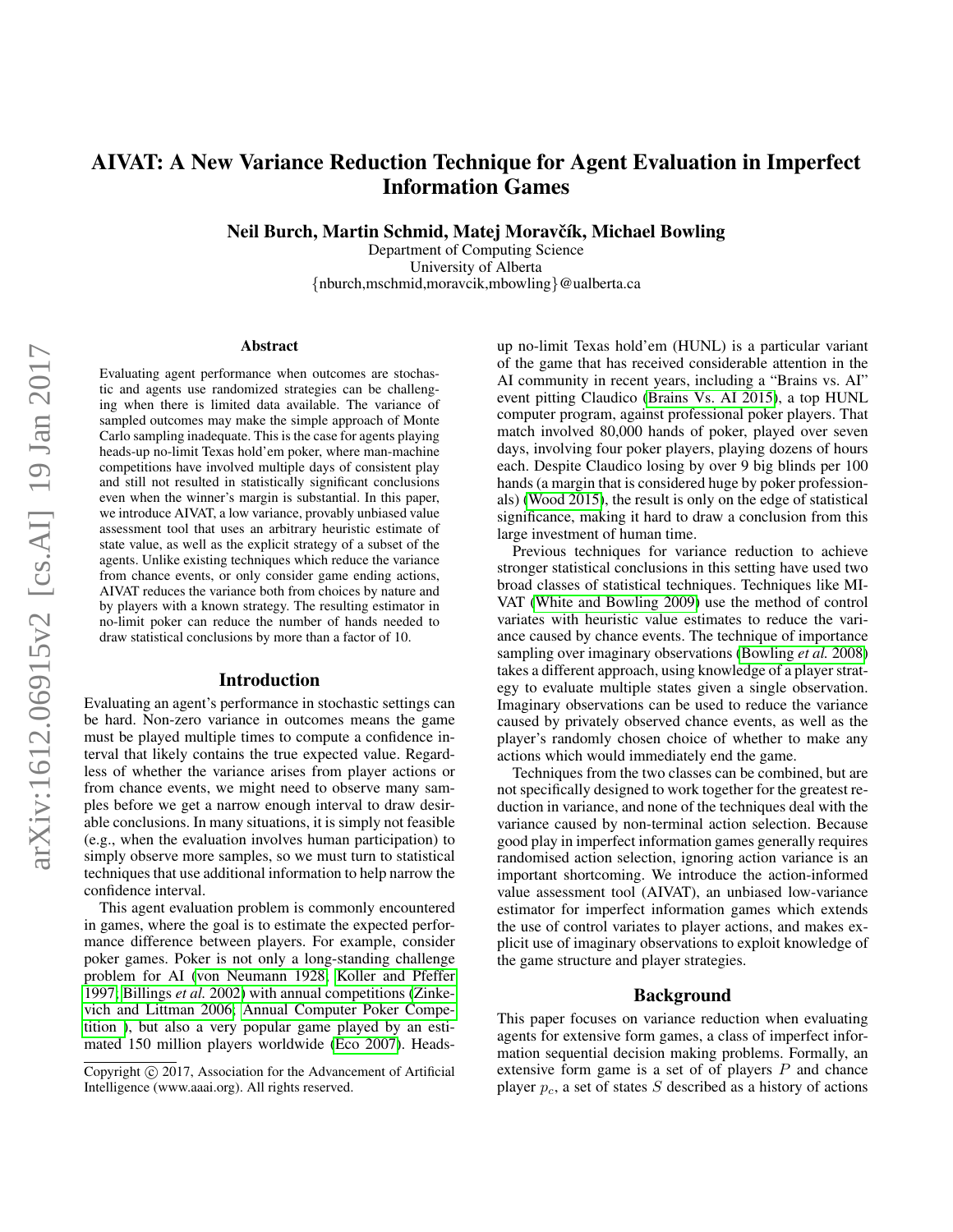from the initial state  $\emptyset$ , a set  $Z \subset S$  of terminal states, acting player  $p(h) : S \setminus Z \mapsto P \bigcup \{p_c\}$ , player value functions  $v_p(z)$  :  $Z \mapsto \mathbf{R}$ , and information partitions  $\mathcal{I}_p$  of  ${h \in S[p(h) = p]}$ . We will say  $h \sqsubset h'$  if a game in state  $h'$ was previously in state h,  $h \sqsubseteq h'$  if  $h \sqsubset h'$  or  $h = h'$ ,  $A(h)$ is the set of valid actions at h, and  $h \cdot a$  is the successor state of  $h$  that is reached by making action  $a$ . For all states  $h$  such that  $p(h) = p_c$ ,  $\sigma_{p_c}(h, a)$  is the publicly known probability distribution over possible chance outcomes at state h.

An information set  $I \in \mathcal{I}_p$  describes a set of states that player  $p$  can not distinguish due to imperfect information of the game state. Any player decision is therefore made at information sets, not states. A behaviour strategy  $\sigma_p(I, a)$  gives the probability of player p making decision  $a$  at information set  $I$ . The behaviour in a state is determined by the information set I, so that  $\forall h \in I \sigma_p(h, a) =$  $\sigma_p(I, a)$ . We will say the probability of reaching a state h is  $\pi(h) = \Pi_{h' \cdot a} \sigma_{p(h')}(h', a)$ . It is also useful to consider  $\pi_p(h) = \prod_{h' \cdot a \sqsubseteq h, p(h') = p} \sigma_p(h', a)$ , the probability of a player reaching state  $h$  if all other players play to reach  $h$ . This notation can be extended so that for any set of players  $T, \pi_T(h) = \prod_{p \in T} \pi_p(h).$ 

When talking about estimating the value for players in a  $\sum_{z \in Z} \pi(z) v_p(z)$ . An estimator  $e(z)$  is said to be unbiased if game, we are trying to find the expected value  $\mathbb{E}_{z}[v_p(z)] =$ the expected value  $\mathbb{E}_z[e(z)] = \mathbb{E}_z[v_p(z)]$ . Having an estimator be provably unbiased is important because it is in some sense truthful: a player can not appear to do better by changing their play to take advantage of the estimation method.

## MIVAT and Imaginary Observations

AIVAT is an extension of two earlier techniques, MIVAT and importance sampling over imaginary observations. MI-VAT [\(White and Bowling 2009\)](#page-5-8) and its precursor DI-VAT [\(Zinkevich](#page-6-0) *et al.* 2006) use value functions for a control variate that estimates the expected utility given observed chance events. Conceptually, the techniques subtract the expected chance utility to get a lower variance value which mostly depends on the player actions. For example, in poker, it is likely that good hands end in positive outcomes and bad hands end in negative outcomes. Starting with the observed outcome, we could subtract some value for good hands and add a value for bad hands, and we would expect the corrected value to have lower variance. If the expected value of the correction terms is zero, we can use the lower variance corrected value as an unbiased estimator of player value.

DIVAT requires a strategy for all players to generate value estimates for states through self-play, which MIVAT generalised by allowing for arbitrary value functions defined after chance events. MIVAT adds a correction term for each chance event in an observed state. In order to remain unbiased despite using an arbitrary value estimation function  $u(a)$ , MIVAT uses a correction term of the form  $\mathbb{E}_a[u(a)] - u(o)$  for an observation with outcome o. Computing this expectation requires us to know the probability distribution that  $o$  was drawn from, which is true in the case of chance events as  $\sigma_{p_c}$  is public knowledge. These terms are guaranteed to have an expected value of zero, making the MIVAT value (observed value plus correction terms) an unbiased estimate of player value. In a game like poker, MI-VAT will account for the dealer giving a player favourable or unfavourable cards, but not for lucky player actions selected from a randomised strategy.

Imaginary observations with importance sampling [\(Bowl](#page-5-9)ing *et al.* [2008\)](#page-5-9) use knowledge of a player's strategy to compute an expected value of multiple states given an observation of a single state. Due to imperfect information, there may be many states which are all guaranteed to have the same probability of the opponent making their actions. If we consider importance sampling over these imaginary observations, the opponent's probability of reaching the state cancels out so we do not need the opponent's strategy. By taking an expectation over a set of states for every observation, we get a lower variance value.

There are two kinds of situations where we can use imaginary observations. First, for any states  $h$  where player  $p$ could have made an action  $a$  which ends the game, we can add the imaginary observation of the terminal state  $h \cdot a$ . For example, in poker this lets us consider player  $p$  folding to a bet they called or raised, or calling a bet we folded to in the final round. Second, because of the information partitions in imperfect information games, there may be other states that have identical opponent probabilities. In poker, this lets us consider all the states where the public player actions are the same, the opponent private cards and public board cards are the same, but player  $p$  has different private cards. Imaginary observations do not let us reduce the variance caused by choosing non-terminal actions or the outcomes of publicly visible chance events.

MIVAT and imaginary observations consider different information and can be combined to get a value estimate with lower variance than either technique used individually. Instead of using the terminal value  $v(z)$  for an imaginary observation  $z$ , we could use the MIVAT value estimate given z. However, because neither technique has terms which address the effect of non-terminal actions, we would never expect this combination of techniques to produce a zero variance value estimate. Even with a "perfect" value function that correctly estimates the expected value of a state and action for the players, there would still be some variance in the value estimate due to the random action selection by players.

#### AIVAT

Conceptually, AIVAT combines the chance correction terms of MIVAT with imaginary observations across private information, along with new MIVAT-like correction terms for player actions. The AIVAT estimator is the sum of a base value using imaginary observations, plus imaginary observation correction terms for both player actions and chance events. Roughly speaking, moving backwards through the choices in an observed game, the AIVAT correction terms are constructed in a fashion that shifts an estimate of the expected value after a choice was made towards an estimate of the expected value before the choice.

Because imaginary observations with importance sampling provides an unbiased estimate of the expected value of the players, and the MIVAT-like terms have an expected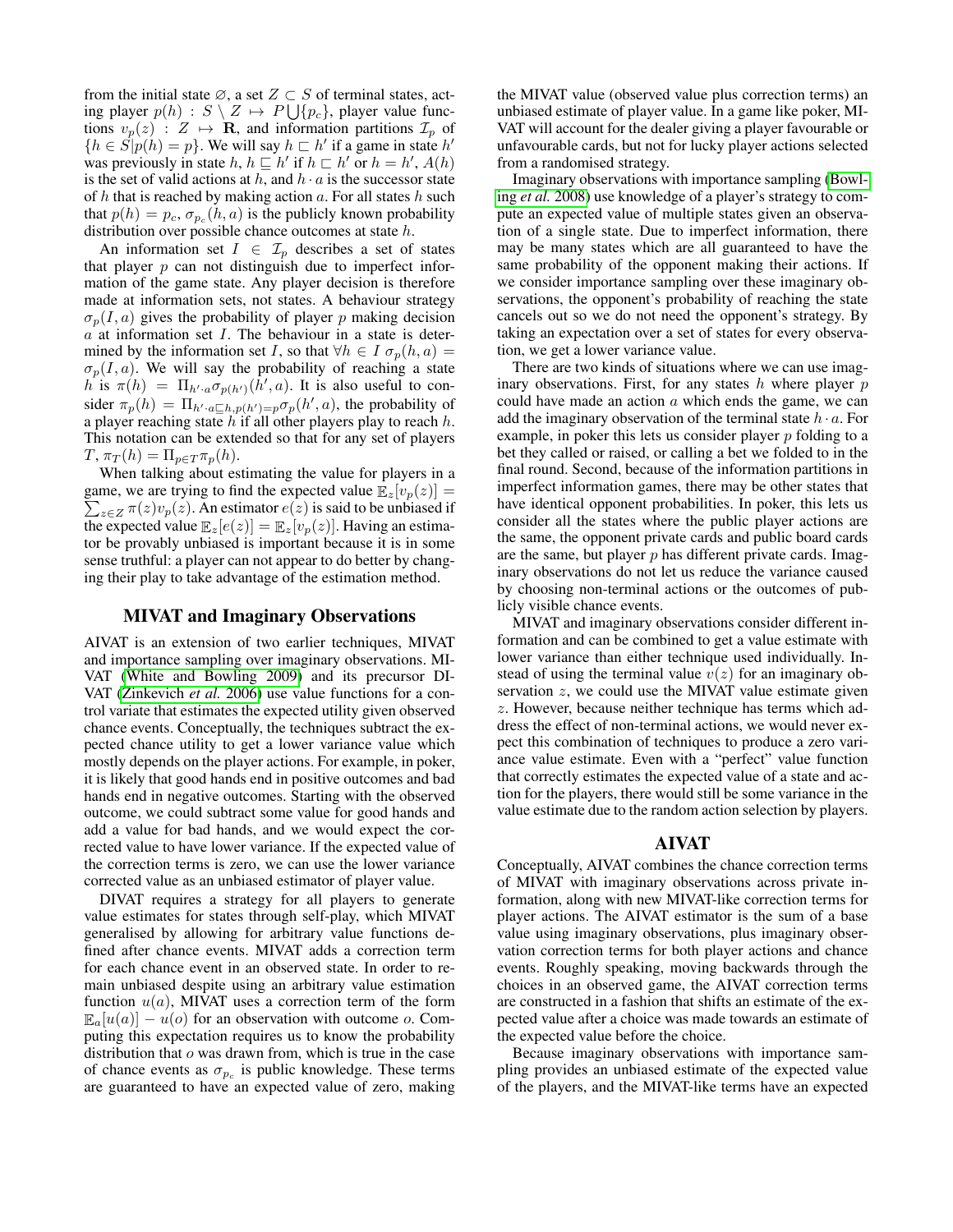value of zero, AIVAT is also an unbiased estimator of the expected player value. Furthermore, with well-structured games, "perfect" value functions, and knowledge of all player strategies, we could see zero variance: the imaginary observation values and the correction terms would sum to the expected player value, regardless of the observed game.

Figure [1](#page-2-0) gives a high level overview of MIVAT, imaginary observations, and AIVAT. In this example, we are interested in the expected value for player 1, and know player 1's strategy. We use an observation of one hand of Leduc hold'em poker, a small synthetic game constructed for artificial intelligence research [\(Southey](#page-5-10) *et al.* 2005). Leduc hold'em is a two round game with one private card for each player, and one publicly visible board card that is revealed after the first round of player actions. In the example, player 1 is dealt Q♠ and player 2 is dealt K♠. Player 1 makes the check action followed by a player 2 check action. The public board card is revealed to be  $J\heartsuit$ . After the round two actions **check**, **raise**, call, player 1 loses 5 chips.



<span id="page-2-0"></span>Figure 1: Comparison of MIVAT, imaginary observations, and AIVAT

#### AIVAT Correction Terms

We start by describing the correction terms added for chance events and actions. Given information about a player's strategy, we can treat that player's choice events as chance events and construct MIVAT-like correction terms for them. The player strategy also allows imaginary observations considering alternative histories with identical opponent probabilities, so we can compute an expectation over a set of compatible histories rather than using the single observed outcome.

The correction term at a decision point will be the expectation across all compatible histories of the expected value before a choice, minus the value after the observed choice. As with MIVAT, the values are estimated using an arbitrary fixed value function to estimate the value after every decision. Value estimates which more closely approximate the true expected value will result in greater variance reduction.

To consider imaginary observations, we need at least one player for which we know the know the strategy. Let  $P_a$  be

a non-empty set of players, including  $p_c$ , such that  $\forall p \in P_a$ we know  $\sigma_p$ , and  $P_o = P \backslash P_a$  be the set of opponent players for which we do not know the strategy. If  $P_a = \{p_c\}$  then AIVAT would be identical to MIVAT. We must also partition the states into the sets we can evaluate given an observation of a completed game. Let  $H$  be a partition of states  $\{h|p(h) \in P_a\}$  such that  $\forall H \in \mathcal{H}$  and  $\forall h, h' \in H$ ,

- 1.  $\forall p \in P_o \,\forall \sigma_p \,\pi_p(h) = \pi_p(h')$ . For example, this can be enforced by requiring h and  $h'$  to pass through the same sequence of player  $p$  information sets and make the same actions at those information sets.
- 2.  $h \not\sqsubset h'$ . This implies a uniqueness property, where for any terminal  $z$ ,  $\{\vec{h}''|h'' \sqsubset z, \vec{h}'' \in H\}$  is either empty or a singleton.
- 3. We will extend the actions so that  $A'(h) = \bigcup_{h'' \in H} A(h'')$ and let  $\sigma(h, a) = 0 \,\forall a \in A'(h) \setminus A(h)$ . Because  $A'(h) =$  $A'(h')$  we will say  $A(H) = A'(h)$ .

Similar to MIVAT, we need value functions that give an estimate of the expected value after an action. Let there be arbitrary functions  $u_h(a) : A'(h) \mapsto \mathbf{R}$  for each state h where  $p(h) \in P_a$ . Say we have seen a terminal state z. Consider a part  $H \in \mathcal{H}$ . If  $\neq h \in H$  such that  $h \subseteq z$ , then the correction term  $k_H(z) = 0$ . Otherwise, property 2 of  $H$  implies there is a unique observed action  $a<sub>0</sub>$  such that  $h \cdot a_0 \sqsubseteq z, h \in H, a_0 \in A(h)$ , and the correction term is

$$
k_H(z) = \frac{\sum_{a \in A(H)} \sum_{h \in H} \pi_{P_a}(h \cdot a) u_h(a)}{\sum_{h \in H} \pi_{P_a}(h)}
$$

$$
-\frac{\sum_{h \in H} \pi_{P_a}(h \cdot a_0) u_h(a_0)}{\sum_{h \in H} \pi_{P_a}(h \cdot a_0)}
$$

AIVAT uses the sum of  $k_H(z)$  across all  $H \in \mathcal{H}$ .

## AIVAT Base Value

The AIVAT correction terms have an expected value of zero, and are not a value estimate by themselves. They must be combined with an unbiased estimate of player value. For improved variance reduction, the form of the correction terms must match the choice of base value estimate.

To see how the terms match, consider a simplified version of AIVAT where the final correction term for a terminal state  $h \cdot o$  has the form  $\mathbb{E}_a[u_h(a)] - u_h(o)$ . Ideally, we would like the value estimate for  $h \cdot a$  to be  $u_h(a)$ . The value estimate plus the correction term will then have the same value  $\mathbb{E}_{a}[u_h(a)]$  for all actions at h, resulting in zero variance.

For the AIVAT correction terms, the correct choice is to use imaginary observations of all possible private information for players in  $P_a$ , as in "Example 3: Private Information" of the paper by Bowling *et al.* [\(Bowling](#page-5-9) *et al.* 2008). In poker, it corresponds to evaluating the game with all possible private cards, weighted by the likelihood of holding the cards given the observed game. For completeness, we formally describe the particular instance of this existing estimator using the notation of this paper.

Given the correction term partition  $H$  of player  $P_a$  states, we construct a matching partition  $W$  of terminal states such that  $\forall W \in \mathcal{W}$  and  $\forall z, z' \in W$ ,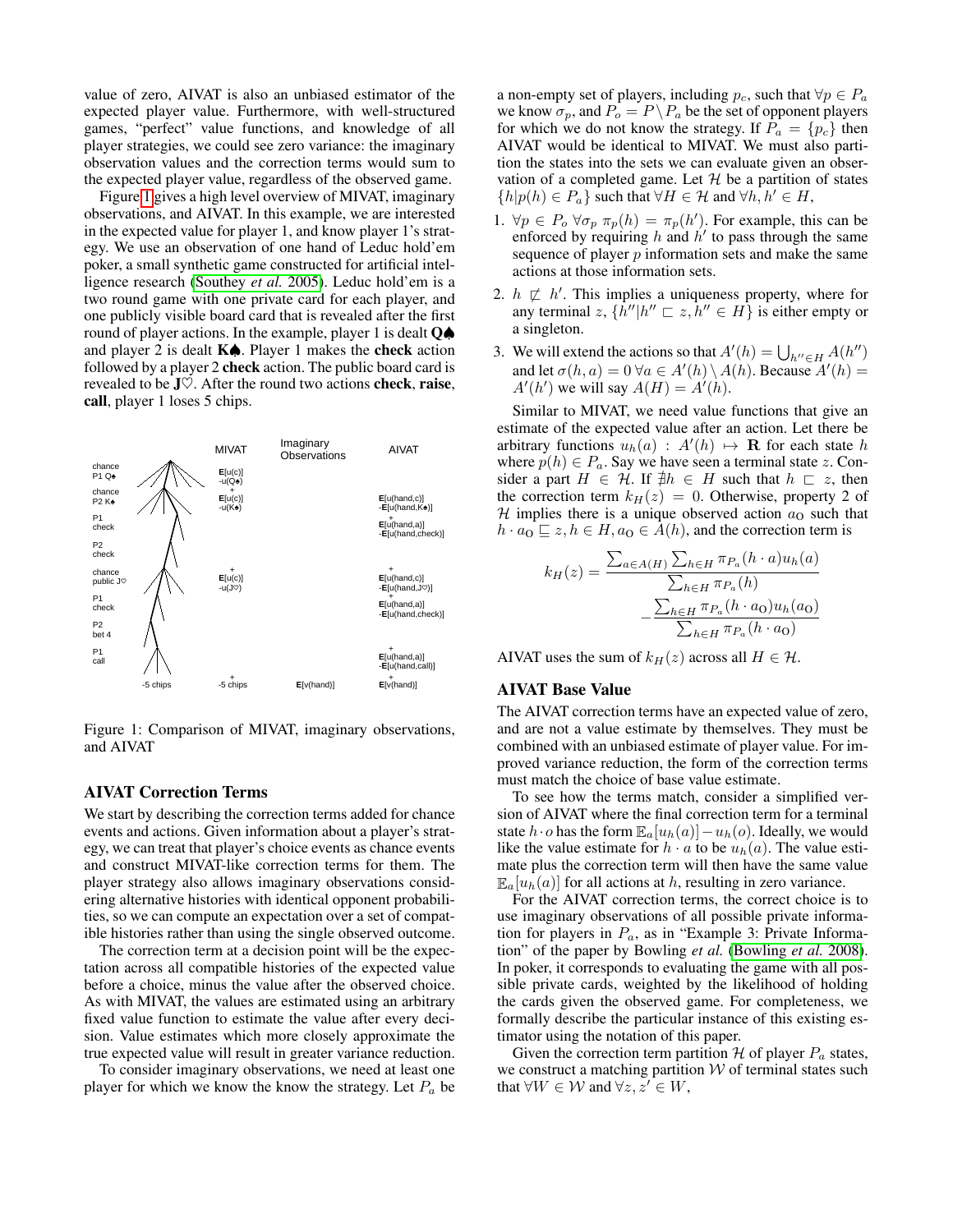- $\forall p \in P_o \,\forall \sigma_p \,\pi_p(z) = \pi_p(z').$
- a player in  $P_a$  made an action in  $z \iff a$  player in  $P_a$ made an action in  $z'$ .
- if a player in  $P_a$  made an action in z, then for the longest prefix  $h \sqsubset z$  and  $h' \sqsubset z'$  such that  $p(h) \in P_a$  and  $p(h') \in$  $P_a$ , both h and h' are in the same part of H.

The last two conditions on  $W$  ensure that the imaginary observation estimate does not include terminal states that the correction terms will also account for. This rules out a form of double counting which would not produce a biased estimator, but would increase the variance when using high quality estimates in the correction terms.

If we observe a terminal state z, let  $W \in \mathcal{W}$  be the part such that  $z \in W$ . The base estimated value for player p is

$$
\frac{\sum_{z' \in W} \pi_{P_a}(z')v_p(z')}{\sum_{z' \in W} \pi_{P_a}(z')}
$$

#### AIVAT Value Estimate

The AIVAT estimator gives an unbiased estimate of the expected value  $\mathbb{E}_{z}[v_{p}(z)]$ . If we use partitions H and W as described above, and are given an observation of a terminal state  $z \in W \in \mathcal{W}$ , the value estimate is

$$
AIVAT(z) = \frac{\sum_{z' \in W} \pi_{P_a}(z')v_p(z')}{\sum_{z' \in W} \pi_{P_a}(z')} + \sum_{H \in \mathcal{H}} k_H(z) \quad (1)
$$

Note that there is a subtle difference between AIVAT and a simple combination of imaginary observations and an extended MIVAT framework using player strategy information to add control variates for actions. Using an extended MI-VAT plus imaginary observations, we would consider the expected MIVAT value estimate across all terminal histories compatible with the observed terminal state. In AIVAT, for each correction term we would consider all histories compatible with the state at that decision point.

As a concrete example of the difference, consider the game used in Figure [1.](#page-2-0) MIVAT with imaginary observations would only consider private cards for player 1 that do not conflict with the opponent's  $K$  $\spadesuit$  or the public card J $\heartsuit$ , even when computing the  $\mathbb{E}[u(c)] - u(\mathbf{J}\heartsuit)$  control variate term for the public card. In contrast, AIVAT considers  $J\heartsuit$  as a possible player card for the term.

## Unbiased Value Estimate

It is desirable to have an unbiased value estimate for games, so that players can not improve their estimated value by changing their strategy to fit the estimation technique. We prove that AIVAT is unbiased. The value estimate  $AIVAT(z)$ in Equation [1](#page-3-0) is a sum of two parts. The fraction in the first part is an unbiased estimator based on imaginary observations [\(Bowling](#page-5-9) *et al.* 2008), so we only need to show that the sum of all  $k_H$  terms has an expected value of 0.

<span id="page-3-1"></span>**Lemma 1**  $\forall H \in \mathcal{H}$   $\mathbb{E}_{z \in Z}[k_H(z)] = 0$ 

**Proof.** Consider an arbitrary  $H \in \mathcal{H}$ . Let  $Z(H) = \{z \in$  $Z|\exists h \in H, h \sqsubset z\}$  be the set of terminal states passing through H. Expanding definitions, using property 1 of  $H$ and multiplying by  $\pi_{P_o}(H)/\pi_{P_o}(H) = 1$  we get

$$
\mathbb{E}_{z \in Z}[k_H(z)] = \sum_{z \in Z} \pi(z)k_H(z) = \sum_{z \in Z(H)} \pi(z)k_H(z)
$$

$$
= \sum_{z \in Z(H)} \pi(z) \frac{\pi_{P_o}(H)}{\pi_{P_o}(H)} \frac{\sum_{a \in A(H)} \sum_{h \in H} \pi_{P_a}(h \cdot a)u_h(a)}{\sum_{h \in H} \pi_{P_a}(h)}
$$

$$
- \sum_{z \in Z(H)} \pi(z) \frac{\pi_{P_o}(H)}{\pi_{P_o}(H)} \frac{\sum_{h \in H} \pi_{P_a}(h \cdot a_0)u_h(a_0)}{\sum_{h \in H} \pi_{P_a}(h \cdot a_0)}
$$

Using  $\pi_{P_o}(h) \pi_{P_a}(h) = \pi(h)$ 

$$
= \sum_{z \in Z(H)} \pi(z) \frac{\sum_{a \in A(H)} \sum_{h \in H} \pi(h \cdot a) u_h(a)}{\sum_{h \in H} \pi(h)} - \sum_{z \in Z(H)} \pi(z) \frac{\sum_{h \in H} \pi(h \cdot a_0) u_h(a_0)}{\sum_{h \in H} \pi(h \cdot a_0)}
$$

<span id="page-3-0"></span>Using 
$$
\sum_{z,h\sqsubset z} \pi(z) = \pi(h)
$$
 and  $\sum_{z,h\cdot a\sqsubset z} \pi(z) = \pi(h\cdot a)$   
\n
$$
= \sum_{h'\in H} \pi(h') \frac{\sum_{a\in A(H)} \sum_{h\in H} \pi(h\cdot a) u_h(a)}{\sum_{h\in H} \pi(h)} - \sum_{h'\in H} \sum_{a\in A(h')} \pi(h'\cdot a) \frac{\sum_{h\in H} \pi(h\cdot a) u_h(a)}{\sum_{h\in H} \pi(h\cdot a)}
$$

Using property 3 of  $H$ 

$$
= \sum_{h' \in H} \pi(h') \frac{\sum_{a \in A(H)} \sum_{h \in H} \pi(h \cdot a) u_h(a)}{\sum_{h \in H} \pi(h)}
$$

$$
- \sum_{a \in A(H)} \sum_{h' \in H} \pi(h' \cdot a) \frac{\sum_{h \in H} \pi(h \cdot a) u_h(a)}{\sum_{h \in H} \pi(h \cdot a)}
$$

$$
= \sum_{a \in A(H)} \sum_{h \in H} \pi(h \cdot a) u_h(a) - \sum_{a \in A(H)} \sum_{h \in H} \pi(h \cdot a) u_h(a)
$$

$$
= 0
$$

Because the expected value is 0 for an arbitrary  $H$ , the expected value is 0 for the sum of all  $H \in \mathcal{H}$ .

**Theorem 1**  $\mathbb{E}_{z \in Z}[\sum_{H \in \mathcal{H}} k_H(z)] = 0$ 

Proof. This immediately follows from Lemma [1,](#page-3-1) as the expected value of a sum of terms is the sum of the expected values of the terms, which are all  $0$ .

### Experimental Results

We demonstrate the effectiveness of AIVAT in two poker games, Leduc hold'em and heads-up no-limit Texas hold'em (HUNL). Both Leduc hold'em and HUNL have a convenient structure where all actions are public, and there is a mix of chance events in the form of completely public board cards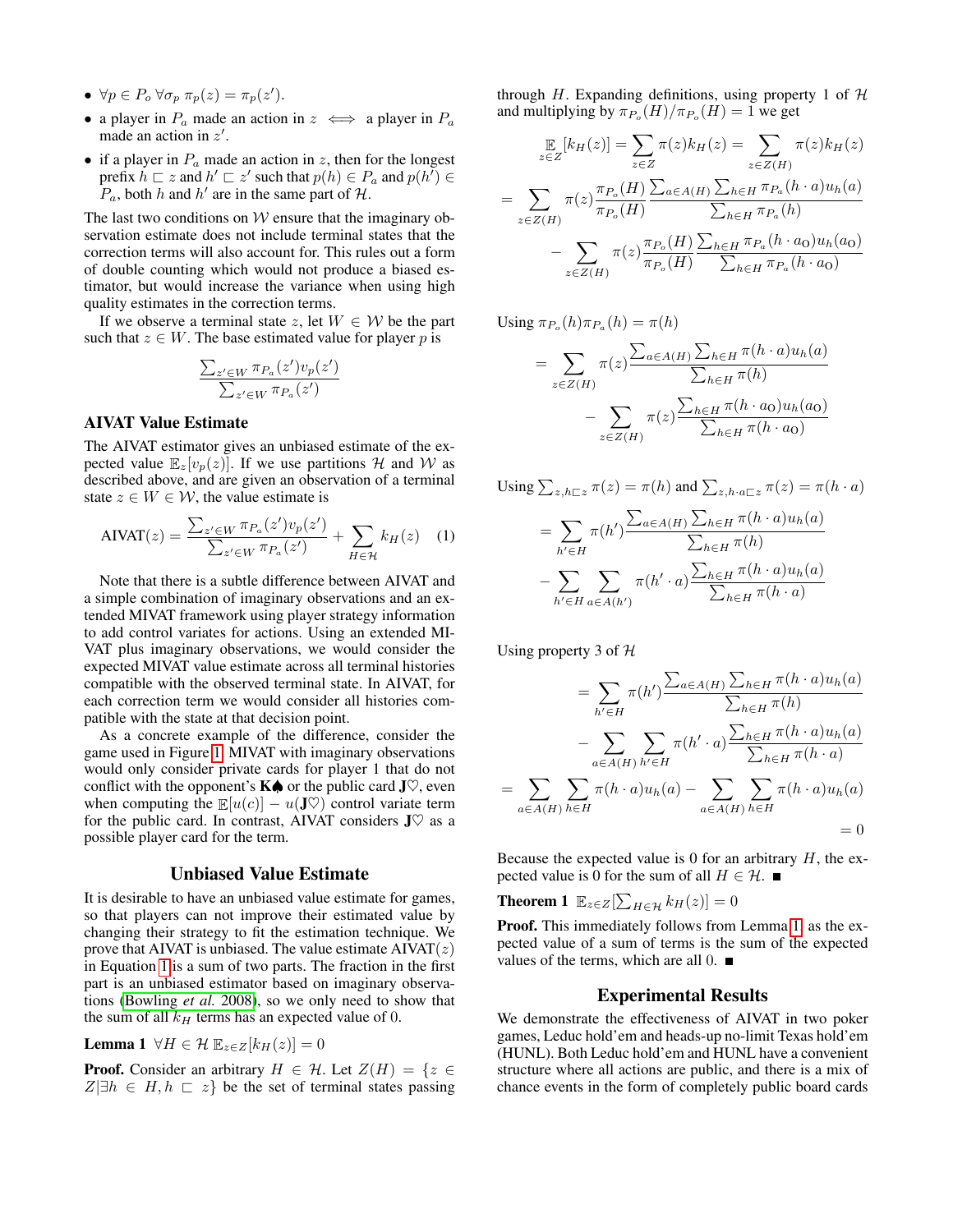and completely private hole cards. The uncomplicated structure leads to a clear choice for the partition H. Each  $H \in \mathcal{H}$ has states with identical betting, public board cards, and private hole cards for any players in  $P<sub>o</sub>$ .

In all experiments the value functions  $u_h(a)$  are self-play values, generated by solving the game to find a Nash equilibrium strategy using a variant of the Monte Carlo CFR al-gorithm [\(Lanctot](#page-5-11) *et al.* 2009). For each player  $p_x$  and partition  $H$ , we save the average observed values for oppo- $\sum_{h\in H} \pi_{p_x}(h \cdot a) \mathbb{E}[v_{p_y}(h)] / \sum_{h\in H} \pi_{p_x}(h \cdot a)$ .  $w_H(a)$  is nent  $p_y$  across all iterations, giving us a value  $w_H(a) \approx$ an expected self-play value for  $p_y$  at H, given the probability distribution of hands for  $p_x$  that reach H and play a. Because we are playing a zero-sum game and  $v_{p_x}(h)$  =  $-v_{p_y}(h)$ , we can use  $u_h(a) = -w_H(a) \forall h \in H$ . In HUNL, which is too large to solve directly, we solve a very small abstraction of the game [\(Billings](#page-5-12) *et al.* 2003; [Ganzfried and Sandholm 2014\)](#page-5-13) with only 8 million information sets, which gives us a rough estimate of  $w_H(a)$  that is identical across many partitions of HUNL states.

Poker is played in an alternating fashion, where agents take turns playing in different positions. Let us say we have two agents,  $x$  and  $y$ . In poker, in odd-numbered games (starting at game 1) we would have x as player 1 and y as player 2, and in even-numbered games we would have  $y$  as player 1 and  $x$  as player 2. For the experiments, we model this as an extended game where there is an initial 50/50 chance event that assigns a position to the agent, along with a AIVAT correction term for the position.

All experiments will compare AIVAT value estimates with the unmodified game values from counting chips, the MIVAT value estimate, and the combination of MIVAT and imaginary observations using the strategy for agent  $x$  $(MIVAT+IO<sub>x</sub>)$ . Because poker is a zero-sum game, it is sufficient to present results from the point of view of agent  $x$ .

#### Leduc Hold'em

The small size of Leduc hold'em lets us test both the case where  $P_a$  only contains one non-chance player, as well as the full-knowledge case where  $P_a = P$ . AIVAT and chip count results are generated from observations of 100,000 games. All of the numbers are in units of chips, where Leduc hold'em has a 1 chip ante, and 2 chip and 4 chip bets in the first and second rounds, respectively.

Figure [2](#page-4-0) looks at self-play, where both x and y play the same Nash equilibrium that was used to generate  $u_h(a)$ . The true expected value for player  $x$  is 0. Because we are using value functions computed from their self-play, this experiment represents a best-case situation. With knowledge of both player's strategies, the only remaining variance comes from noise in the  $u_h(a)$  value function that arises from the sampling and averaging used in the MCCFR computation.

With knowledge of both player's strategies, we reduce the per-game standard deviation of the estimated player value by a little less than 99.9%. This situation might be unlikely in practice, but does demonstrate that the AIVAT computation correctly shifts every observed outcome to the expected player value, given full correct information. Surprisingly, the one-sided evaluation where we use only one player's strat-

| Estimator             | $\bar{v}_r$ | $\overline{SD(v_x)}$ |
|-----------------------|-------------|----------------------|
| chips                 | 0.01374     | 3.513                |
| <b>MIVAT</b>          | 0.00448     | 2.327                |
| $MIVAT+IOx$           | 0.00987     | 1.928                |
| $P_a = \{p_c, x\}$    | $-0.00009$  | 0.00643              |
| $P_a = \{p_c, x, y\}$ | $-0.00001$  | 0.00377              |

<span id="page-4-0"></span>Figure 2: Value estimates for self-play in Leduc hold'em

egy still reduces the standard deviation by 99.8%. Using MI-VAT or MIVAT+IO<sub>x</sub>, we only see a 33.8% and 45.1% reduction, respectively.

Moving away from the best-case situation, Figure [3](#page-4-1) looks at games where  $x$  is the same Nash equilibrium from above, and y is an agent that randomly calls or raises. Given these strategies, the true expected value for player  $x$  is 0.69358.

| <b>Estimator</b>      | $\overline{v}_r$ | $SD(v_x)$ |
|-----------------------|------------------|-----------|
| chips                 | 0.71673          | 5.761     |
| <b>MIVAT</b>          | 0.68932          | 4.412     |
| $MIVAT+IOx$           | 0.69968          | 4.295     |
| $P_a = \{p_c, x\}$    | 0.69050          | 1.437     |
| $P_a = \{p_c, x, y\}$ | 0.68698          | 1.782     |
| $P_a = \{p_c, y\}$    | 0.69614          | 2.983     |

<span id="page-4-1"></span>Figure 3: Value estimates for dissimilar strategies in Leduc hold'em

Using the call/raise strategy for  $y$  demonstrates that the amount of variance reduction does depend on how well the value functions estimates the true expected value of a situation. We used value functions which encode self-play values for x, and while  $y$  is sufficiently similar to  $x$  that the true values are still positively correlated with the estimated values for both players, they are no longer an almost-perfect match. Despite the strategic mismatch, using AIVAT we see a reduction in the standard deviation of 48% to 75% compared to the basic chip-count estimate. All of the AIVAT estimators outperform the 25% reduction using MIVAT plus imaginary observations.

#### No-limit Texas Hold'em

The game of HUNL better represents a potential real-world application. The game is commonly played, it is too large to easily compute exact expected values directly even when the strategy of both agents is known, average win rate is a statistic of interest to players and observers, and the high per-game variance of outcomes obscures the win rate even after hundreds of thousands of hands.

The variant of HUNL that we use has a small blind of 1 chip and big blind of 2 chips, and each player has 200 chips (*i.e.,* 100 big blinds.) Due to the large branching factor of chance events, we can only present results for AIVAT analysis using the strategy of one agent. All results are generated from observations of 1 million games.

We start by looking at self-play, using a low-quality Nash equilibrium approximation for both players  $x$  and  $y$ . The value functions  $u_h(a)$  are generated using this same weak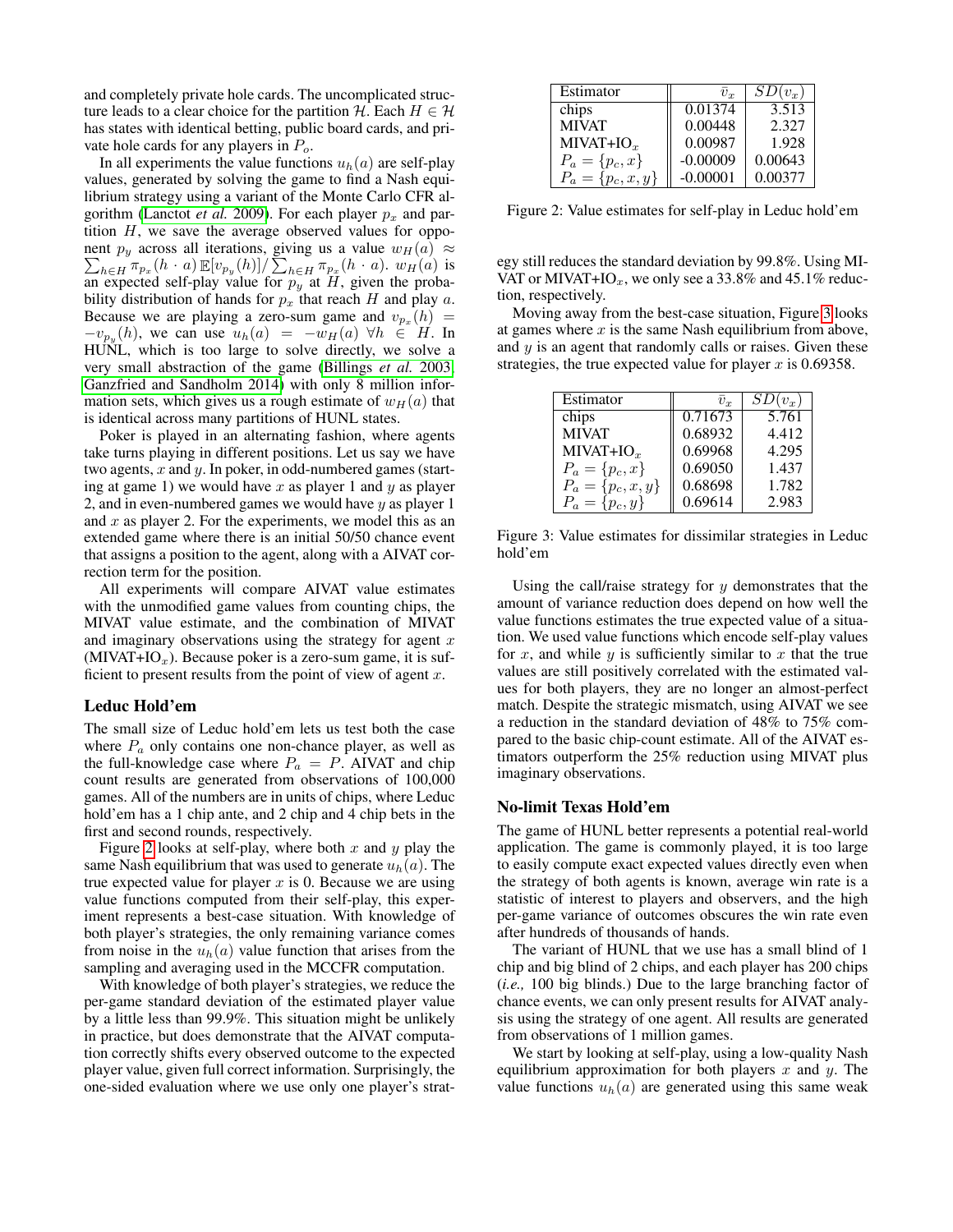approximation. Figure [4](#page-5-14) gives the results for the different estimation methods. The true expected value for  $x$  is 0.

| Estimator          | $\overline{v}_r$ | $SD(v_x)$ |
|--------------------|------------------|-----------|
| chips              | 0.03871          | 25.962    |
| <b>MIVAT</b>       | 0.02038          | 21.293    |
| $MIVAT+IOx$        | 0.02596          | 16.073    |
| $P_a = \{p_c, x\}$ | 0.00186          | 8.095     |

<span id="page-5-14"></span>Figure 4: Value estimates for self-play in HUNL

In Figure [5](#page-5-15) we look at games where  $x$  uses the same low-quality approximation of a Nash equilibrium, and  $y$  is a much stronger agent using a high-quality approximation of a Nash equilibrium. The value functions  $u_h(a)$  are still generated using the low-quality approximation. The true expected value for player  $x$  is not known.

| Estimator          | $\overline{v}_r$ | $\overline{SD}(v_x)$ |
|--------------------|------------------|----------------------|
| chips              | $-0.10017$       | 26.308               |
| <b>MIVAT</b>       | $-0.11565$       | 21.546               |
| $MIVAT+IOx$        | $-0.11297$       | 16.051               |
| $P_a = \{p_c, x\}$ | $-0.10971$       | 8.301                |

<span id="page-5-15"></span>Figure 5: Value estimates for dissimilar strategies in HUNL

In both experiments, we see a 39% reduction in the standard deviation when using MIVAT with imaginary observations, and a bit more than a 68% reduction using AIVAT. It must be noted that our value function could be improved, as the 18% reduction for MIVAT in this experiment does not match the 23% improvement previously demonstrated using values learned from data [\(White and Bowling 2009\)](#page-5-8). The small abstract game used to generate the value functions does not do a good job of understanding the consequences of cards being dealt, as it can not distinguish most card situations. Despite this handicap, the full AIVAT estimator still significantly improves on the state of the art for low-variance value estimators for imperfect information games.

# **Conclusions**

We introduce a technique for value estimation in imperfect information games that extends and combines existing techniques. AIVAT uses heuristic value functions, knowledge of game structure, and knowledge about player strategies to both add a control variate term for chance and player decisions, and to average over multiple possible outcomes given a single observation. We prove AIVAT is unbiased, and demonstrate that with (almost) perfect value functions we see (almost) complete elimination of variance. Even with imprecise value functions, we show variance reduction in a real-world game that significantly exceeds existing techniques. AIVAT's three times reduction in standard deviation allows us to achieve the same statistical significance with ten times less data. A factor of ten is substantial: for problems with limited data, like human play against bots, ten times as many games could be the distinction between practical and impractical.

# References

- <span id="page-5-4"></span>[Annual Computer Poker Competition ] Annual Computer Poker Competition. website, http://www.computerpokercompetition.org/.
- <span id="page-5-2"></span>[Billings *et al.* 2002] Darse Billings, Aaaron Davidson, Jonathen Schaeffer, and Duane Szafron. The challenge of poker. *Artificial Intelligence*, 134(1–2):201–240, 2002.
- <span id="page-5-12"></span>[Billings *et al.* 2003] Darse Billings, Neil Burch, Aaaron Davidson, Robert Holte, Jonathan Schaeffer, Terence Schauenberg, and Duane Szafron. Approximating gametheoretic optimal strategies for full-scale poker. In *Proceedings of the Eighteenth International Joint Conference on Artificial Intelligence (IJCAI)*, pages 661–668, 2003.
- <span id="page-5-9"></span>[Bowling *et al.* 2008] Michael Bowling, Michael Johanson, Neil Burch, and Duane Szafron. Strategy evaluation in extensive games with importance sampling. In *Proceedings of the Twenty-Fifth International Conference on Machine Learning (ICML)*, pages 72–79, 2008.
- <span id="page-5-6"></span>[Brains Vs. AI 2015] Brains Vs. AI. http://www.cs.cmu.edu/brains-vs-ai, 2015.
- <span id="page-5-5"></span>[Eco 2007] Poker: A big deal. *The Economist*, December 22:31–38, 2007.
- <span id="page-5-13"></span>[Ganzfried and Sandholm 2014] Sam Ganzfried and Tuomas Sandholm. Potential-aware imperfect-recall abstraction with earth mover's distance in imperfect-information games. In *Twenty-Eighth AAAI Conference on Artificial Intelligence*, pages 682–690, 2014.
- <span id="page-5-1"></span>[Koller and Pfeffer 1997] Daphne Koller and Avi Pfeffer. Representations and solutions for game-theoretic problems. *Artificial Intelligence*, 94:167–215, 1997.
- <span id="page-5-11"></span>[Lanctot *et al.* 2009] Marc Lanctot, Kevin Waugh, Martin Zinkevich, and Michael Bowling. Monte Carlo sampling for regret minimization in extensive games. In *Advances in Neural Information Processing Systems 22 (NIPS)*, pages 1078–1086, 2009.
- <span id="page-5-10"></span>[Southey *et al.* 2005] Finnegan Southey, Michael H. Bowling, Bryce Larson, Carmelo Piccione, Neil Burch, Darse Billings, and D. Chris Rayner. Bayes' bluff: Opponent modelling in poker. In *UAI '05, Proceedings of the 21st Conference in Uncertainty in Artificial Intelligence*, pages 550– 558, 2005.
- <span id="page-5-0"></span>[von Neumann 1928] J. von Neumann. Zur theorie der gesellschaftsspiele. *Mathematische Annalen*, 100(1):295– 320, 1928.
- <span id="page-5-8"></span>[White and Bowling 2009] Martha White and Michael H. Bowling. Learning a value analysis tool for agent evaluation. In *IJCAI 2009, Proceedings of the 21st International Joint Conference on Artificial Intelligence, 2009*, pages 1976– 1981, 2009.
- <span id="page-5-7"></span>[Wood 2015] Jocelyn Wood. Doug polk and team beat claudico to win \$100,000 from microsoft & the rivers casino. *Pokerfuse,* http://pokerfuse.com/news/media-andsoftware/26854-doug-polk-and-team-beat-claudico-win-100000-microsoft/, 2015.
- <span id="page-5-3"></span>[Zinkevich and Littman 2006] Martin Zinkevich and Michael Littman. The AAAI computer poker competition.